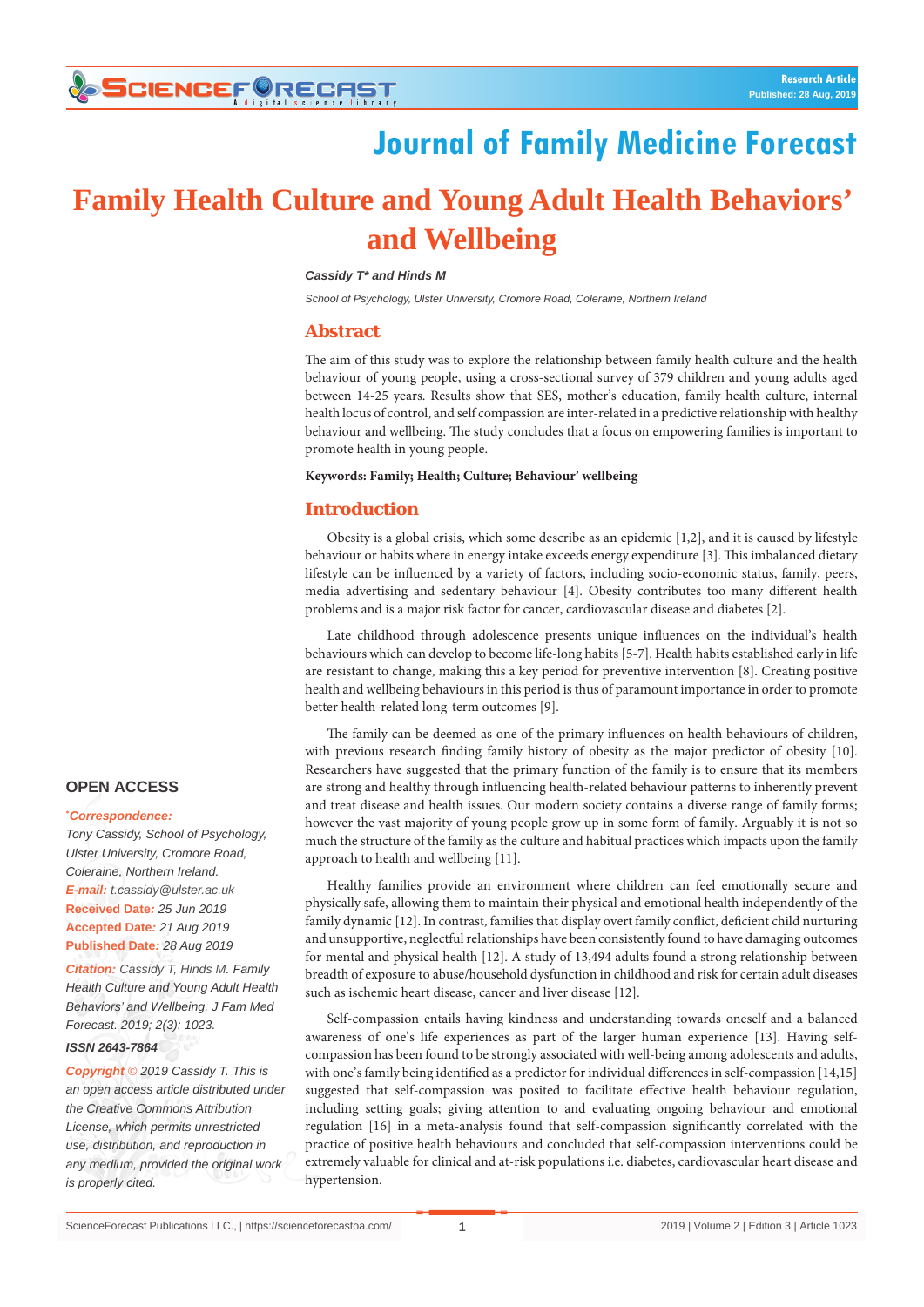Culture can be defined as the ideas, customs, and social behaviour of a particular people or society and when applied to the family health context it reflects the combination of attitudes, customs and models of healthy or unhealthy behaviour exhibited. Many of the negative influences on adolescent health behaviours have been linked to family practices and suggest that family health culture could be a useful focus for both research and intervention. This is becoming even more important in a context where the average age of children leaving home has risen to around 25-27 years of age [17]. Different family health cultures have, therefore, become an area of interest for researchers [11]. The family health culture is the identifiable patterns of health behaviour that relate to the health beliefs and attitudes they hold [18]. The health culture informs the health experience of the family members and their use of the health services. Family health culture is thus arguably the most influential in terms of promoting healthy behaviour or establishing poor health habits [19]. Gruber and Haldeman (2009) believe that family units share similar health behaviour characteristics, such as physical activity levels, eating habits and body weight and exert influence through social modelling processes [4]. Factors contributing to this include parental level of education, attitude to authority and social class [18].

Eating meals together as a family has been shown to promote healthy behaviours in young adults [20] with breakfast consumption being shown to increase nutrient intake. It has also been identified that as they progress through adolescence, children increasingly skip breakfast and increasingly opt to eat at a different time than their family [5,21]. Patrick, Hennessy, McSpadden and Oh (2013) argue that it is essential to develop research on adolescent perception of their parent's attitudes and behaviours and how these are associated with the adolescent health behaviours. Ewan, McLinden, Biro, DeJonckheere and Vaughn (2016) agree and found that young people identified obesity as one of the most important health concerns.

Based on Rotter's (1966) concept of locus of control; Wallston, Wallston and DeVellis(1978), developed and applied a model specific to health. Health locus of control concerns the beliefs of individuals about the agents acting on their health. It is concerned with whether an individual believes that they are responsible for their own health status (internal locus of control), whether their state of health is due to chance (chance locus of control) or whether their health is controlled by what has been termed 'powerful others', for instance doctors (external locus of control) [22]. Tabak et.al., (2009) state that health locus of control recognizes the importance of health being a responsibility of the individual. It is believed that behaviours and habits formed in childhood and adolescence remain through to adulthood [4].

The current study examines the family environment and its relation to healthy behaviour in 14-25 year-olds children and young adults. In this instance, family health culture encompasses the family environment and attitudes towards healthy behaviours (as perceived by young adults) and the healthy behaviours of the young people participating in the study. In relation to attempting to explain the impact of family on individual health behaviour development, is also suggested that this might be mediated by health locus of control and self compassion.

From the literature reviewed above the model shown in Figure 1 is proposed. It is argued that positive health behaviours and wellbeing will be related. Family health culture is proposed as a predictor of both healthy behaviours and wellbeing. It is further argued that



health locus of control and self compassion will be related to family health culture and may potentially have a direct impact on healthy behaviours and wellbeing as well as indirectly impacting through their relationship with family health culture. Again based on previous research it is suggested that Socio-Economic Status (SES) and mother's level of education will be related both to healthy behaviours and wellbeing and also to the interrelated variables of family health culture, health locus of control, and self compassion.

#### **Methods**

## **Ethics**

The research was approved by the research ethics committee within Ulster University. Each participant was provided with an information sheet and gave informed consent before participating in the study.

## **Design**

Across-sectional survey design using a self-report questionnaire for data collection was used in a sample of 14-25 year old children and young people.

## **Participants**

Participants were 379 children and young adults ranging in age from 14-25 years. Of these 261 were female and 118 were male. There were 123 aged between 14-17, 141 aged 18-21, and 115 aged 22-25 years.

#### **Measures**

Demographic information on age, sex, parental education and Socio-Economic Status (SES), number of siblings, birth order, as well as participant's height and weight in order to calculate Body Mass Index (BMI) were collected at the start of the survey, followed by the measures described below.

The Reported Health Behaviour Checklist [23]. This scale provides a list of 16 health behaviours e.g. eating fruit and vegetables regularly, taking regular exercise, getting enough sleep, etc. And is scored on a 5-point Likert scale, 1 corresponding to 'strongly agree' through to 5'strongly disagree'. In this study it achieved a Cronbach Alpha of 0.73.

A Measure of Family Health Culture This comprised of a 9-item measure, with respondents being asked to rate on a 5-point Likert scale how often they felt their family had provided encouragement on the different items, ranging from 'never' (1) to always (5). All 9 items described a healthy behaviour, so the range of possible scores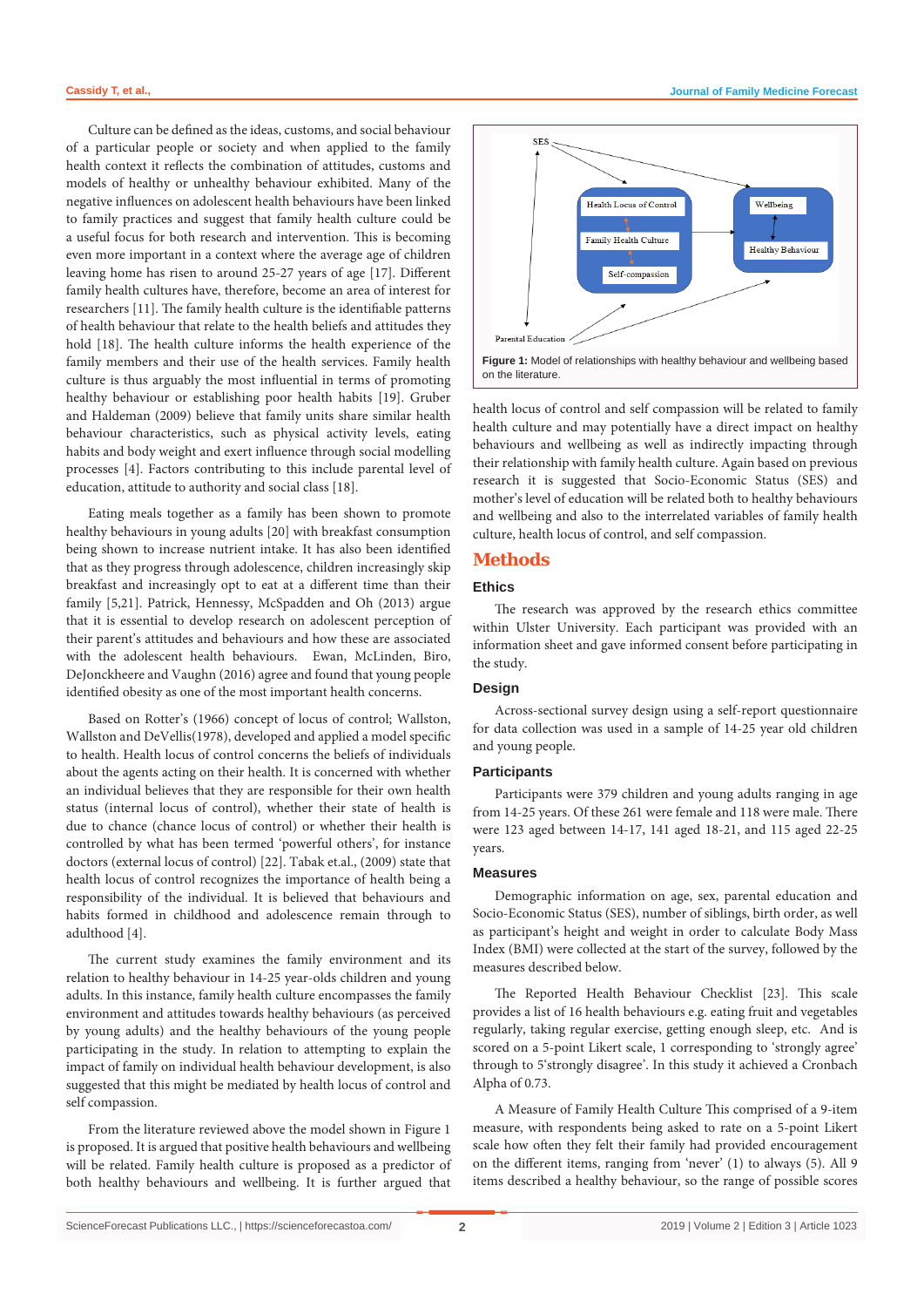

were 9 (unhealthy/low levels of encouragement) to 45 (high levels of encouragement). Cronbach's alpha was 0.91.

The Warwick Edinburgh Mental Wellbeing Scale [24]: This scale was developed in order to monitor the mental wellbeing of the general population. The short-form, which was used in the current study, is a seven-item scale and was validated by Haver, Akerjordet, Caputi, Furunes and Magee (2005). This version has been found to be one-dimensional, largely free of bias and the level of reliability has been reported as  $(\alpha=0.85)$  [25]. The Cronbach Alpha in the current study was 0.86.

Health Locus of Control was measured by the Multidimensional Health Locus of Control (form A) [26]: An 18-item measure of general health locus of control, scored on a 6-point Likert scale ranging from 'strongly disagree' (1) to 'strongly agree' (6). Subscales measure internality ( $\alpha$ =0.85), powerful others externality ( $\alpha$ =0.81) and chance externality (*α*=0.79).

Short-form Self-Compassion Scale [27]: This scale was developed to measure how one acts towards themselves in times of difficulty. Self-compassion scores were calculated through reverse scoring negative subscale items of self-judgment, isolation, and overidentification. Scores were then calculated through the mean of the subscale item response. Responses are measured using a 5-point Likert scale (0=Almost Always to 4=Almost Never). The SCS-SF has demonstrated satisfactory reliability among Dutch and English samples (*α*=0.86) [27].

## **Procedure**

Participants were accessed both online and in person. The 14- 17 year old group were attending University open day, and they were given the questionnaire to complete after they had read an information sheet and completed a consent form. The older groups were students attending a university and were provided by e-mail with a link to an online questionnaire.

## **Results**

The first stage in analysis was to explore the correlations between healthy and unhealthy behaviours as well as the study variables using Pearson Correlation Coefficients. Healthy behaviours consisted of a combination of healthy eating, getting an adequate amount of sleep and taking regular exercise. Table 1 shows that the variables correlating significantly with healthy behaviours were wellbeing (*r*= 0.422, *p*<0.001), family health culture (*r*= 0.435, *p*<0.001), self**Table 1:** Bivariate correlations between variables.

|                                       | 1                      | $\overline{2}$ | 3         | 4        | 5                      | 6         | 7     |
|---------------------------------------|------------------------|----------------|-----------|----------|------------------------|-----------|-------|
| Wellbeing                             | 1                      |                |           |          |                        |           |       |
| Healthy<br>behaviour                  | 0.422                  | 1              |           |          |                        |           |       |
| Unhealthy<br>behaviour                | 0.04                   | 0.09           | 1         |          |                        |           |       |
| Self compassion                       | 0.568"                 | 0.335"         | $0.179$ " | 1        |                        |           |       |
| <b>Chance HLOC</b>                    | $-0.151$ <sup>**</sup> | $-0.157$ "     | 0.153"    | $-0.069$ | 1                      |           |       |
| <b>Internal HLOC</b>                  | $0.114$ <sup>*</sup>   | $0.325$ "      | 0.066     | 0.165"   | $-0.184$ <sup>**</sup> | 1         |       |
| <b>Powerful others</b><br><b>HLOC</b> | $-0.103$ <sup>*</sup>  | $-0.165$ "     | 0.065     | $-0.052$ | $0.410$ "              | $-0.349$  | 1     |
| <b>Family Health</b><br>Culture       | 0.092                  | $0.435$ "      | $0.197$ " | 0.06     | 0.05                   | $0.172$ " | 0.067 |
| *= $p<0.05$ . **= $p<0.01$            |                        |                |           |          |                        |           |       |

**Table 2:** Predictors of healthy behaviour from HMRA.

|                                                                          | в        | SE B  | β        | p-value |  |  |  |  |  |  |
|--------------------------------------------------------------------------|----------|-------|----------|---------|--|--|--|--|--|--|
| Step One: $R^2 = 0.15$ , f (7,371)=10.853, p<0.001                       |          |       |          |         |  |  |  |  |  |  |
| Age                                                                      | 0.208    | 0.503 | 0.022    | 0.679   |  |  |  |  |  |  |
| Sex                                                                      | 2.620    | 0.837 | 0.161    | 0.002   |  |  |  |  |  |  |
| <b>Number of siblings</b>                                                | 0.225    | 0.279 | 0.041    | 0.420   |  |  |  |  |  |  |
| <b>Birth order</b>                                                       | $-0.284$ | 0.133 | $-0.106$ | 0.033   |  |  |  |  |  |  |
| <b>Father's Education</b>                                                | 1.216    | 0.301 | 0.198    | 0.001   |  |  |  |  |  |  |
| <b>Mother's Education</b>                                                | 1.696    | 0.315 | 0.262    | 0.001   |  |  |  |  |  |  |
| <b>SES</b>                                                               | 0.419    | 0.221 | 0.098    | 0.058   |  |  |  |  |  |  |
| Step Two:<br>$\triangle$ R <sup>2</sup> =0.13, f (2,369)=40.552, p<0.001 |          |       |          |         |  |  |  |  |  |  |
| Age                                                                      | 0.990    | 0.466 | 0.104    | 0.034   |  |  |  |  |  |  |
| Sex                                                                      | 1.559    | 0.780 | 0.096    | 0.046   |  |  |  |  |  |  |
| <b>Number of siblings</b>                                                | 0.133    | 0.256 | 0.024    | 0.604   |  |  |  |  |  |  |
| <b>Birth order</b>                                                       | $-0.147$ | 0.122 | $-0.055$ | 0.228   |  |  |  |  |  |  |
| <b>Father's Education</b>                                                | 0.847    | 0.278 | 0.138    | 0.003   |  |  |  |  |  |  |
| <b>Mother's Education</b>                                                | 1.575    | 0.288 | 0.244    | 0.001   |  |  |  |  |  |  |
| <b>SES</b>                                                               | 0.328    | 0.201 | 0.077    | 0.103   |  |  |  |  |  |  |
| <b>Family health culture</b>                                             | 0.258    | 0.040 | 0.383    | 0.001   |  |  |  |  |  |  |
| Step Three: $\triangle R^2 = 0.10$ f (4,365)=11.639, p<0.001             |          |       |          |         |  |  |  |  |  |  |
| Age                                                                      | 0.838    | 0.471 | 0.088    | 0.076   |  |  |  |  |  |  |
| Sex                                                                      | 0.516    | 0.769 | 0.032    | 0.503   |  |  |  |  |  |  |
| <b>Number of siblings</b>                                                | 0.131    | 0.244 | 0.024    | 0.592   |  |  |  |  |  |  |
| <b>Birth order</b>                                                       | $-0.114$ | 0.116 | $-0.043$ | 0.326   |  |  |  |  |  |  |
| <b>Father's Education</b>                                                | 0.592    | 0.269 | 0.096    | 0.028   |  |  |  |  |  |  |
| <b>Mother's Education</b>                                                | 1.230    | 0.280 | 0.190    | 0.001   |  |  |  |  |  |  |
| <b>SES</b>                                                               | 0.077    | 0.198 | 0.018    | 0.698   |  |  |  |  |  |  |
| <b>Family health culture</b>                                             | 0.295    | 0.039 | 0.380    | 0.001   |  |  |  |  |  |  |
| <b>Chance HLOC</b>                                                       | $-0.109$ | 0.078 | $-0.065$ | 0.161   |  |  |  |  |  |  |
| <b>Internal HLOC</b>                                                     | 0.284    | 0.108 | 0.124    | 0.009   |  |  |  |  |  |  |
| <b>Powerful others HLOC</b>                                              | $-0.315$ | 0.138 | $-0.112$ | 0.023   |  |  |  |  |  |  |
| Self compassion                                                          | 0.187    | 0.049 | 0.217    | 0.001   |  |  |  |  |  |  |
| Total $R^2=0.38$                                                         |          |       |          |         |  |  |  |  |  |  |

compassion ( $r= 0.335$ ,  $p<0.001$ ), chance locus of control ( $r=-0.157$ ,  $p$ <0.01), powerful others health locus of control ( $r$ = -0.165,  $p$ <0.01), and internal locus of control ( $r=$  0.325,  $p$ <0.001). This means that those exhibiting healthier behaviours scored higher on wellbeing; family health culture; self-compassion; and internal locus of control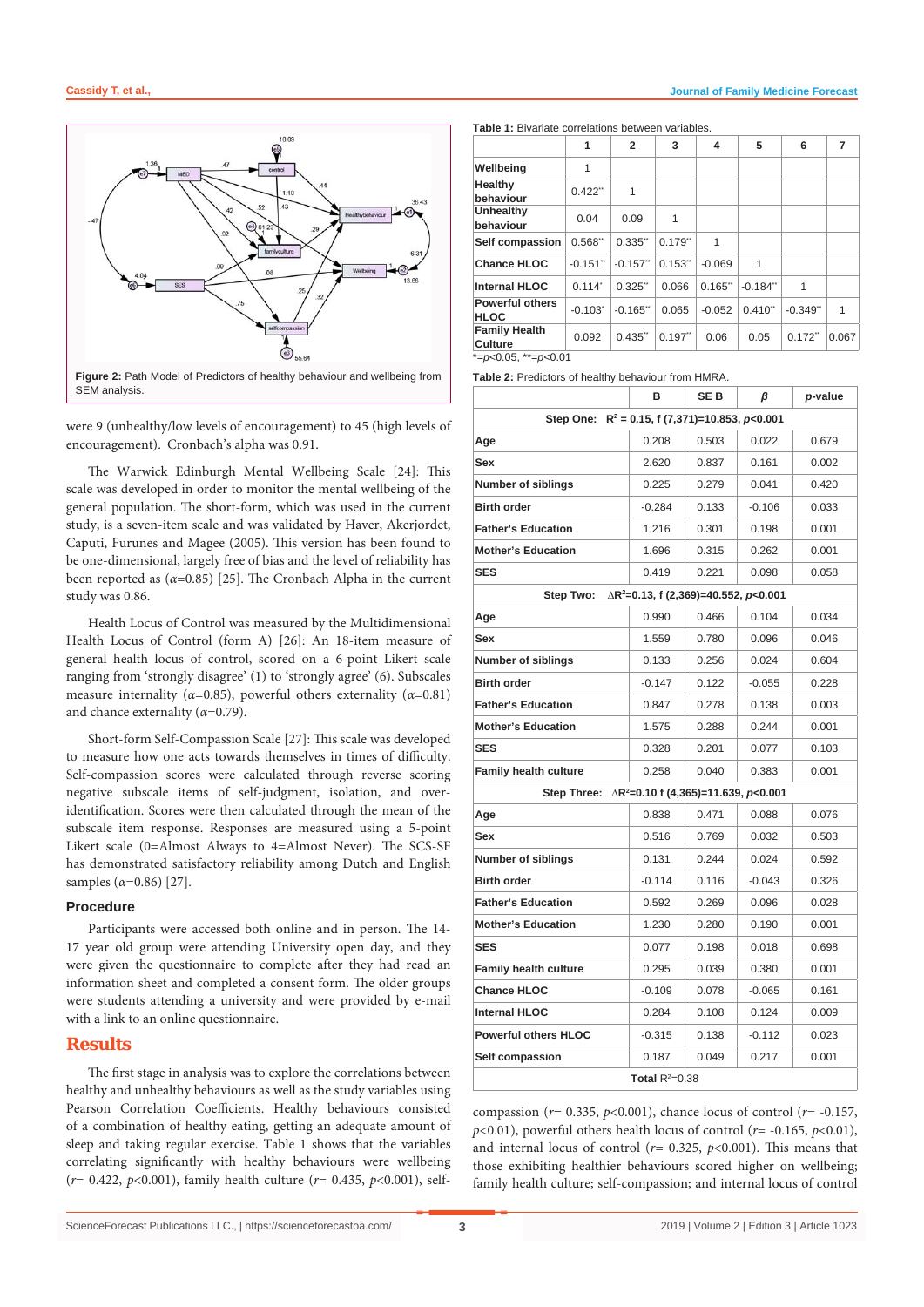and scored lower on chance and powerful others locus of control.

There were also a range of significant correlations between other variables which were not of direct relevance to the study aims. It is just important to note that none of the inter correlations were high enough to cause multi co linearity.

The next stage in analysis was to more directly test the aims of the study using Hierarchical Multiple Regression Analysis (HMRA). HMRA was used to explore the predictive relations with healthy behaviour. The analysis involved three steps. On step one age, sex, number of siblings, birth order, father's education, mother's education, and SES were entered as predictor variables and accounted for 15% of the variance. Sex (*β*= 0.16, *p*=0.002), father's education (*β*= 0.20, *p*<0.001), and mother's education (*β*= 0.26, *p*<0.001), exhibited significant partial correlations with health behaviours. On step 2 family health culture was added and increased variance explained by 13%. On this step age (*β*= 0.10, *p*<0.05), sex (*β*= 0.10, *p*<0.05), father's education (*β*= 0.14, *p*<0.01), mother's education (*β*= 0.24, *p*<0.001), and family health culture (*β*= 0.38, *p*<0.001), exhibited significant partial correlations with health behaviours. On the next step the dimensions of health locus of control and self compassion were added and accounted for an additional 10% of variance. On this step father's education ( $\beta$ = 0.10, *p*<0.05), mother's education ( $\beta$ = 0.19, *p*<0.001), family health culture ( $\beta$ = 0.38,  $p$ <0.001), internal health locus of control (*β*= 0.12, *p*<0.01), powerful others health locus of control (*β*= -0.11, *p*<0.05), and self compassion (*β*= 0.22, *p*<0.001), exhibited significant partial correlations with health behaviours. See Table 2.

The final stage in analysis was to use Structural Equation Modelling with AMOS 25 to test the model proposed in Figure 1.

The model shown in Figure 2 is the best fit for the data and approximates sufficiently to Figure 1 to argue that the proposed model is supported. The fit statistics were  $\chi^2$  (6) = 10.477, p=0.106, the ratio of chi-square to degrees of freedom is 1.746 which is below the recommended cut off score of 5. It is recommended that the Comparative Fit Index (CFI), and Incremental Fit Index (IFI), are greater than 0.95. For this model they were CFI = 0.98 and IFI = 0.98. The Root Mean Square Error of Approximation (RMSEA) should be less than 0.08 and in this case, it was 0.04. Finally, *p* of Close Fit (PCLOSE) should be significant and in this case, it was 0.52, *p*<0.001.

#### **Discussion**

The aim of this study was to explore the relationship between family health culture and the health behaviour of young adults. Healthy behaviours measured consisted of a combination of healthy eating, getting an adequate amount of sleep and taking regular exercise. In addition, it was proposed that health locus of control and self compassion would play a role in the process as would mother's education and SES. This was proposed in the model shown in Figure 1. In general, both the bivariate correlations and the partial correlations from HMRA supported the proposed model. The path model from SEM analysis provided more robust support for the proposed model. The path model suggests that family health culture is strongly related to both healthy behaviours and wellbeing. Healthy behaviours and wellbeing are interrelated. Family health culture in turn is related to and may be a product of SES and mother's education in that more affluent SES and having a more educated mother correlate with a healthier family culture. Having a more internal locus of control also related to healthier family culture and is itself related to mother's education. In other words, having a more educated mother seems to be related to both an internal sense of control over health and a more positive family health culture. Self compassion was also related to both healthy behaviours and wellbeing and seems to be somehow related to a more affluent SES and a more educated mother.

These finding do reflect some previous research indicating that the family is a primary contributor to health and wellbeing [28], but goes some way beyond that to identifying some potential mechanisms whereby that may be the case. It suggests that the core demographics of more affluent SES and more educated mother, which are undoubtedly linked, provide the context within which a culture of healthy behaviours may grow. This health-focused family culture is related to a more internal sense of control over health and may reflect a tendency to take responsibility for one's health [4,7].

The role of self compassion in the process reflects previous findings that as a construct it has been associated with the practice of positive health behaviours [16]. Its role may be seen as facilitating more realistic regulation of health behaviours (e.g. achievable dieting goals), and more effective regulation of health-related emotions [15]. Body positive movements and the promotion of body confidence and self-acceptances just one of the societal movements of this generation. Body positivity aims to promote the equality of all bodies [29] using self-compassion. Developed from the "fat acceptance" movement, which aims to liberate and destigmatise fat bodies [29], body positivity encourages individuals to decide what is good and healthy for them.

Healthy families provide an environment where children can feel emotionally secure and physically safe, allowing them to maintain their physical and emotional health independently of the family dynamic [12]. Some have suggested that the primary function of the family is to ensure that its members are strong and healthy through influencing health-related behaviour patterns to inherently prevent and treat disease and health issues [28]. Behaviours and habits formed in childhood and adolescence remain throughout adulthood [4].

The current study was cross sectional and as such the direction of causality can only be a matter of speculation. However, it does give some direction for future longitudinal study. On the other hand, most of the constructs measured in this study have received support in previous research as to their role in health and health behaviours. There are two main ways in which the current study is an advance on the past, a) the proposed construct of family health culture, and b) the fact that it brings together a number of constructs that have not previously been linked in an attempt to understand what might predict healthy behaviour.

## **Conclusions**

There are many approaches to interventions in improving health behaviour though many have sought to do this through reducing unhealthy behaviours. Programmes have focused on health shifting external locus of control towards a more internal perspective [30] and influencing cognitive-perceptual factors *via* health promotion [31]. This study concludes that an important focus must be on the culture of health attitudes and behaviours within the family as located within a social and economic context. Eradicating poverty and ensuring access to a good education for all, particularly girls and young women must be a political priority. Tailoring messages and support services to the social and emotional needs of families must follow. Probably one of the most damaging things to self compassion is the blame culture which exists where the burden of guilt for unhealthy lifestyles is placed on individuals and families. Instead an approach to enabling